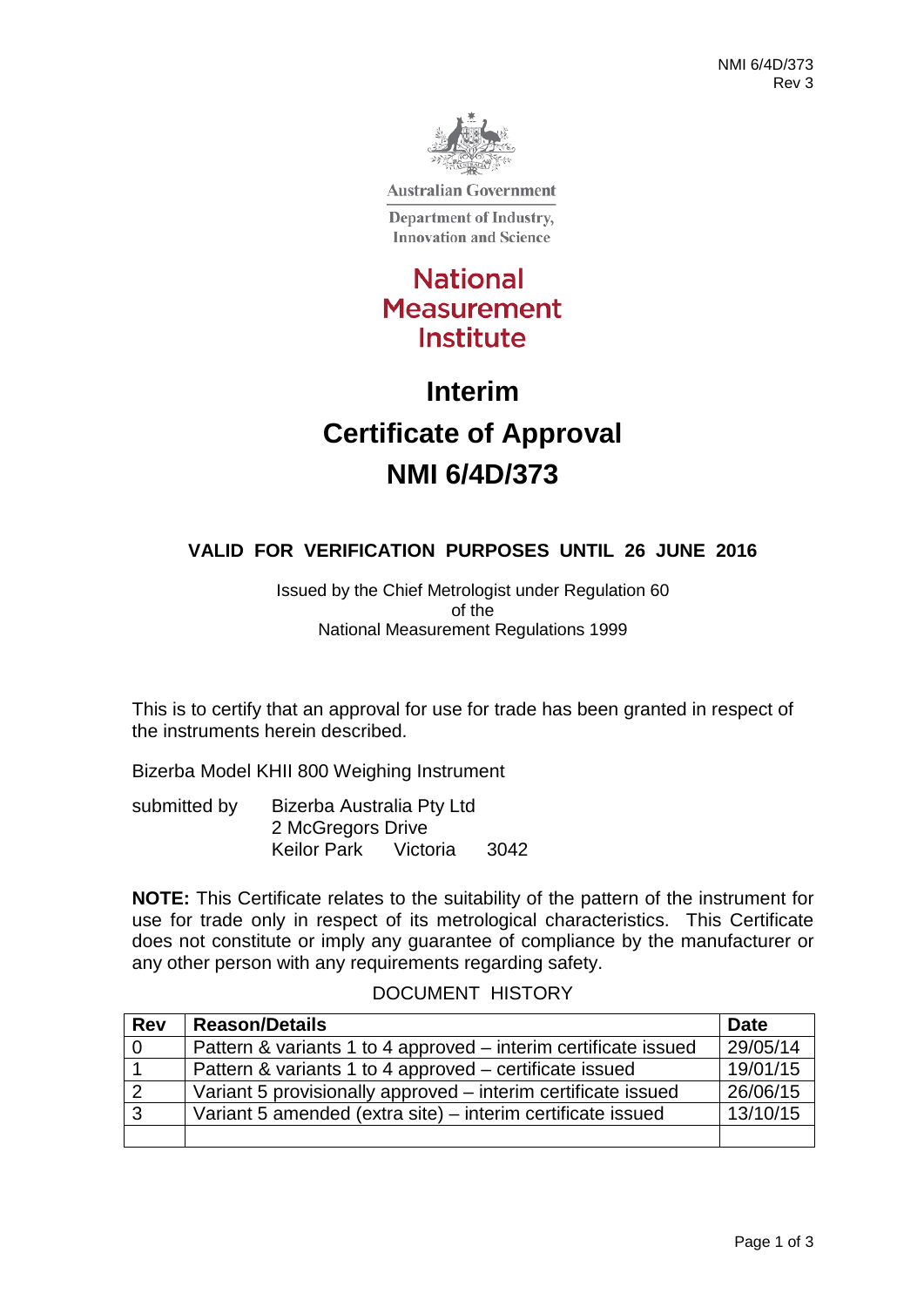#### CONDITIONS OF APPROVAL

#### **General**

Instruments purporting to comply with this approval shall be marked with pattern approval number 'NMI 6/4D/373' and only by persons authorised by the submittor.

It is the submittor's responsibility to ensure that all instruments marked with this approval number are constructed as described in the documentation lodged with the National Measurement Institute (NMI) and with the relevant Certificate of Approval and Technical Schedule. Failure to comply with this Condition may attract penalties under Section 19B of the National Measurement Act and may result in cancellation or withdrawal of the approval, in accordance with document NMI P 106.

Auxiliary devices used with this instrument shall comply with the requirements of General Supplementary Certificate No S1/0B.

#### **Special Conditions of Approval: (Provisional Approval)**

This approval is limited to two (2) instruments only, located at the Coles store, 180 Gaffney Street, Coburg North VIC, and one (1) instrument only, located at the Coles store, Cockburn Gateway, Shop M2, 182 Beeliar Drive Success WA.

Instruments purporting to comply with this approval shall be marked with approval number 'NMI P6/4D/373' and only by persons authorised by the submittor. (Note: The 'P' in the approval number may be a temporary marking.)

The approval will remain provisional pending completion of satisfactory testing and evaluation.

The submittor shall provide NMI with copies of test results from the initial verification and all subsequent tests.

In the event of unsatisfactory performance the approval may be cancelled (or altered).

The submittor shall implement such modifications as required by NMI. In the event that such modifications (if any are required by NMI) are not made to the satisfaction of NMI, this approval may be withdrawn.

#### **1. Description of Pattern approved on 29/05/14**

A Bizerba model KHII 800 class  $\mathbb D$  multi-interval self-indicating price-computing non-automatic weighing instrument with a verification scale interval  $e_1$  of 0.002 kg up to 6 kg and with a verification scale interval  $e_2$  of 0.005 kg from 6 kg to the maximum capacity of 15 kg.

#### **Technical Schedule No 373 dated 19/01/15 describes the pattern & variants 1 to 4.**

#### **2. Description of Variant 5 provisionally approved on 26/06/15**

A Bizerba model KF II GSP H KF class  $\mathbb D$  multi-interval self-indicating pricecomputing non-automatic weighing instrument with a verification scale interval  $e_1$ of 0.001 kg up to 3 kg and with a verification scale interval  $e<sub>2</sub>$  of 0.002 kg from 3 kg to the maximum capacity of 6 kg. The basework of the pattern is fitted with an integral model GSP H slicer.